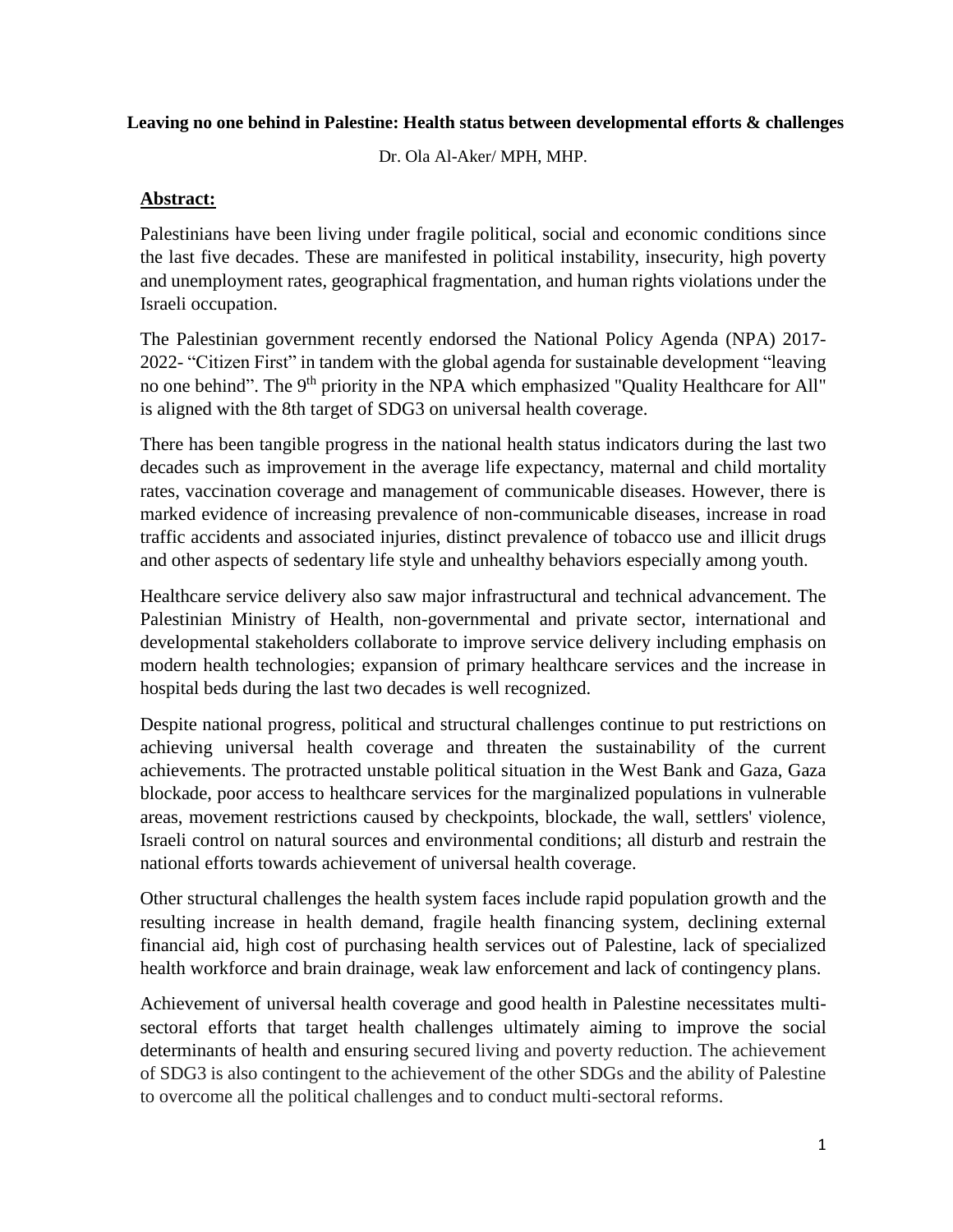**Purpose:** This paper delivers a descriptive analytical overview of the current health situation in Palestine, including the targets and indicators of the third sustainable development goal, health system challenges and major developmental achievements towards universal health coverage.

## **1. Introduction: The Contextual Implementation of SDGs in Palestine:**

The Palestinian government has articulated its commitment towards implementing the 2030 global agenda of Sustainable Development. National arrangements have been taken to follow up and coordinate the process on different levels. By the beginning of 2016, the Palestinian government established a National Team to lead the implementation of the SDGs under the overview of the Prime Ministers' Office. The team includes representatives from governmental, non-governmental and private sectors. Twelve SDG working groups were established to support the national team, including the health group of SDG3; the group is led by the MOH with the support of World Health Organization as the UN counterpart. SDG3 group is composed of representatives from different governmental and nongovernmental stakeholders, and aims to coordinate planning and implantation efforts, share information and follow up progress achieved.

SDGs are integrated as part of the national planning process during the development of the national sectoral strategies including the National Health Strategy 2017-2022. The National Policy Agenda 2017-2022 "Putting Citizens First" which represents a national program of action for Palestine is also fully aligned with the Sustainable Development Agenda.

The implementation of sustainable development in Palestine is a challenging matter on the ground, mainly due the continued Israeli occupation since more than five decades and the resulted living conditions of geographical fragmentation, siege and closure, political instability, bad economic situation causing high rates of poverty and unemployment, insecurity and continuous Israeli military violations. Despite all that, the Palestinian Authority has been putting great efforts to strengthen its health system and promote good health status. Remarkable achievements have been made during the last two decades in several health aspects related to healthcare services provision, health infrastructure, combatting infectious diseases, good governance, work force development, health technologies and other aspects.

# **2. SDG3: Good Health and Wellbeing:**

The 2030 global agenda for sustainable development includes seventeen developmental goal and 169 targets, the third sustainable developmental goal is **"Ensure healthy lives and promote wellbeing for all at all ages"**. The health goal includes 13 targets and 28 indicators focusing on the areas of mother  $\&$  child health, reproductive  $\&$  sexual health, NCDs and communicable diseases, environmental and community health, health system sustainability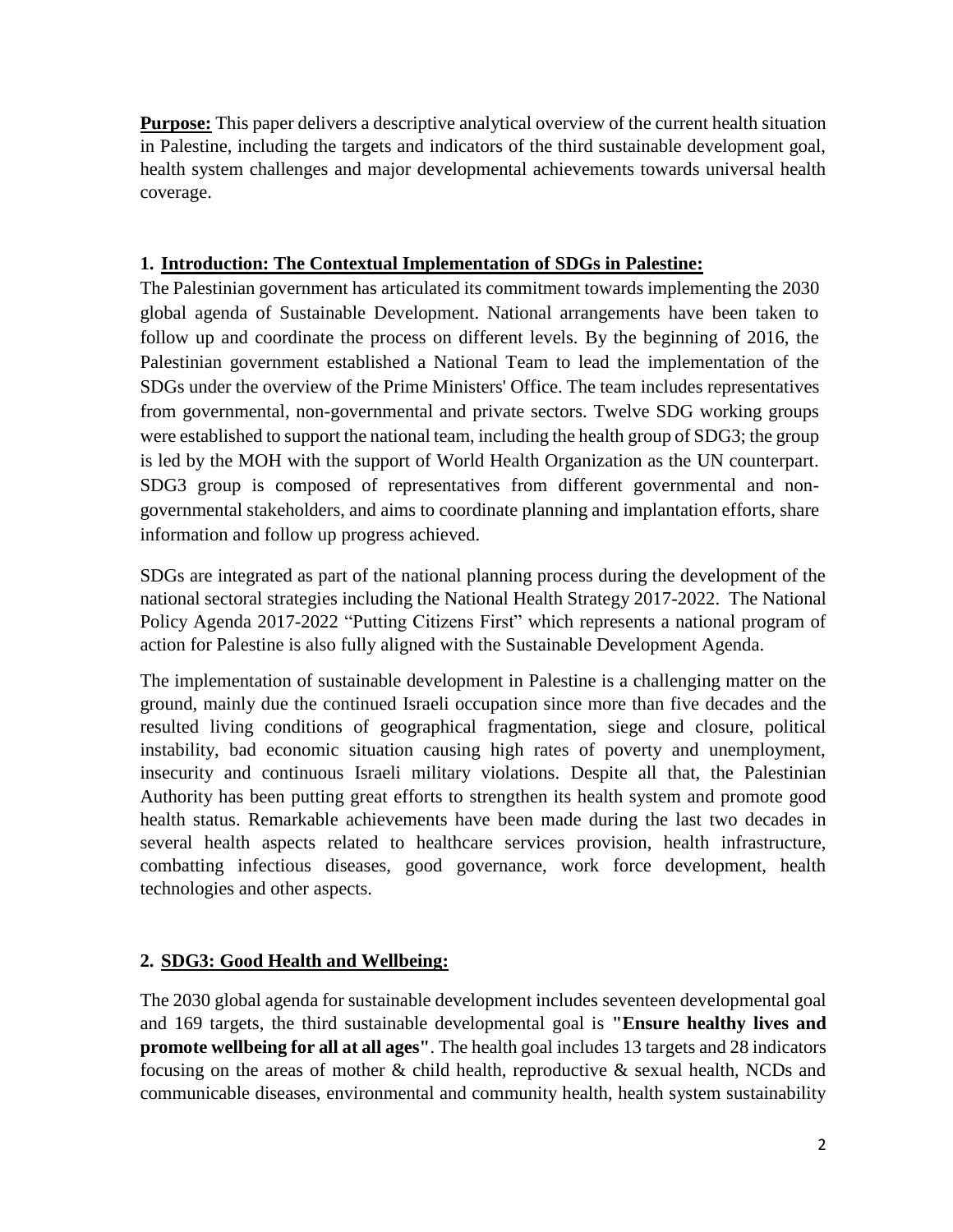and universal health coverage. The key target within the health goal is to achieve **Universal Health Coverage by 2030 (UHC)**. From public health point of view, it is believed that this specific target of UHC is essential to achieve other health and wellbeing targets.

From another hand, the different 17 goals are actually interrelated, the achievement of good health and wellbeing in any community is directly related to ending hunger and poverty, women empowerment, good education, sustainable adequate water and sanitation management, sustainable energy, safe environmental conditions, good economic situation, safe cities with proper infrastructure and peaceful societies.

#### **3. SDG3 in Palestine: Look on the reality:**

The following analysis consider the different strengths and challenges that would affect the achievement of good health and wellbeing in Palestine, with an overview of current situation of different targets and national progress achieved in this regard.

## **3.1.: Population and Demographics:**

According to the 2017 census, the Palestinian population reached 4.7 million inhabitants, (60.1%) living in the northern governorates (West Bank), and (39.9%) living in the southern governorates of Gaza Strip (50.9% males and 49.1% females). Palestinian society remains a young society; the population under 15 years old constitutes (38.6%), while youth in the age group of 15-29 years old constitute (29.5%) of the total population. Life expectancy rate is estimated to be 73.8 years (72.3 for males, 75.4 for females) (74.1 in WB and 73.3 in GS)<sup>1</sup>.

Due to such demographic status of young population and high fertility rates (4.4 births per woman) and rapid population growth (2.7%), a recent study estimated that total population is projected to increase to 6.2 million in the year 2025 and to 9.5 million in 2050<sup>2</sup>. The *current demographic status and the expected population growth indicate the need to consider the growing health needs during the upcoming fifteen years* and the necessity to focus on areas of child health, reproductive and sexual health, elderly health, youth health, burden of NCDs, and different health problems of modernized life.

According to the national poverty definition, (29.2%) of Palestinians are living under the poverty line of 2017, (13.9%) in West Bank & 53% in Gaza Strip. Whereas (16.8%) are living in deep poverty (5.8% in West Bank  $& 33.8\%$  in Gaza Strip)<sup>3</sup>. Poverty is a crosscutting and multidimensional problem that hinders health access and affects public health in different aspects.

l

<sup>&</sup>lt;sup>1</sup> Health Annual Report 2017, Ministry of Health, 2018.

<sup>&</sup>lt;sup>2</sup> Palestine 2030, Demographic Change: opportunities for development. UNFPA, National Population Committee, 2016.

 $3$  Palestinian National Voluntary Review on the Implementation of the 2030 Agenda, State of Palestine, 2018.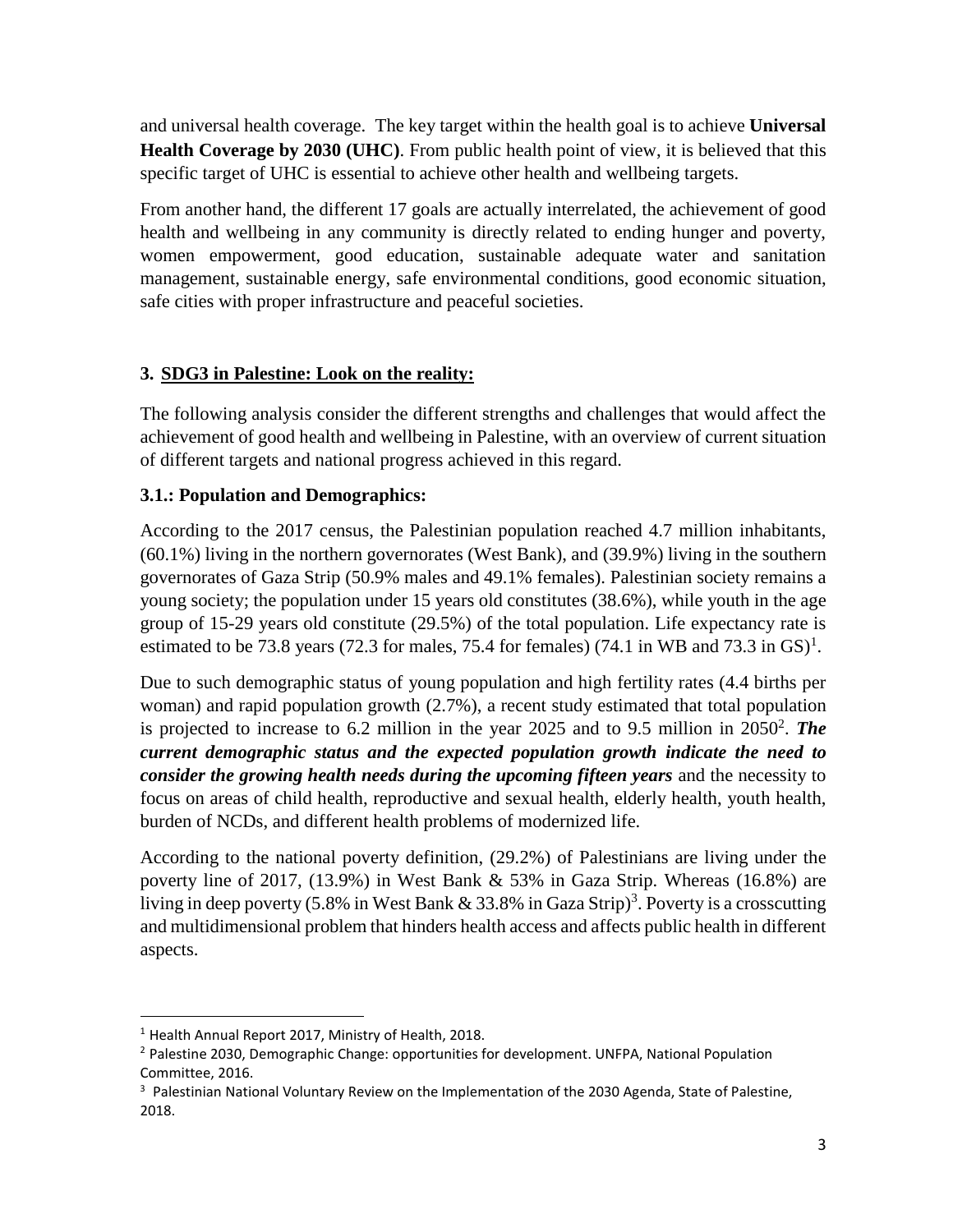### **3.2.: Health Indicators are improving in different aspects<sup>4</sup> :**

Remarkable improvements have been demonstrated in health status and national health indicators in various aspects during the last decade, annex (1) shows the reported available health indicators for SDG3 during the last three years 2015-2017.

Health indicators in Palestine compared to many other neighboring and Arabic countries are considered very good in different health aspects, this is mainly due to the national efforts in the last two decades of the MOH and health partners in supporting the health sector. In the same perspective, the Israeli occupation control and the continuous crises conditions pose serious risks on health developmental achievements and system sustainability, and can cause sudden deterioration of these indicators at any moment.

**Reproductive and Child Health (targets: 3.1, 3.2, 3.7)**: Reported maternal mortality in Palestine is markedly declining during the last decade and reached 13.8 per 100,000 in 2016 (5.9 in 2017). Children under five years mortality rates have amounted 22 per 1,000 (MICS, 2014) and 13.7 in 2017 (MOH Report, 2017), while neonatal (first month of life) mortality rates have accounted 11 per 1,000 (MICS, 2014) and 6.6 (MOH report, 2017). In addition, 99% of births occurred under professional supervision and 95.5% of pregnant women received medical anti-natal care<sup>5</sup>. Such good indicators demonstrates good coverage of reproductive healthcare services and continuous efforts to improve quality of services. However, the need to sustain such status and to address other health issues is still critical such as neonatal mortality, family planning, nutrition and mental health for women.

**Communicable Diseases (target 3.3):** The MOH made significant headway in eliminating a number of infectious diseases, Palestine has succeeded in combatting major infectious diseases through its successful immunization program reaching 99% coverage, including diseases of Polio, Cholera, Malaria and others. Challenges remain in maintaining achievements, strengthening surveillance system, combating and preventing the spread of certain communicable diseases including, hepatitis, brucellosis and HIV/AIDs.

Health Workforce<sup>6</sup>: Health workforce is considered a critical pillar in health system strengthening. It is also one the main SDG3 targets (3.c) that confirms the necessity of workforce development and adequacy. Palestine has managed during the last decade to increase the numbers of health workforce in different categories. The rate of physicians in 2017 reached 17.7 per 10,000 population, while the rate of registered nurses 23.3, midwives 2.5, and dentists 7.1 per 10,000 population.

In the same context, the MoH is the largest employer of health workforce, the number of MoH employees reached 14,248 employees in 2017, the number of MoH medical staff was 7225 employees constituting around 51% of the total MoH staff.

 $\overline{\phantom{a}}$ 

<sup>4</sup> Main source: Health Annual Reports, Ministry of Health.

<sup>&</sup>lt;sup>5</sup> Multiple Indicators Cluster Survey (MICS), PCBS, 2014

<sup>6</sup> Health Annual Report 2017, Ministry of Health, 2018.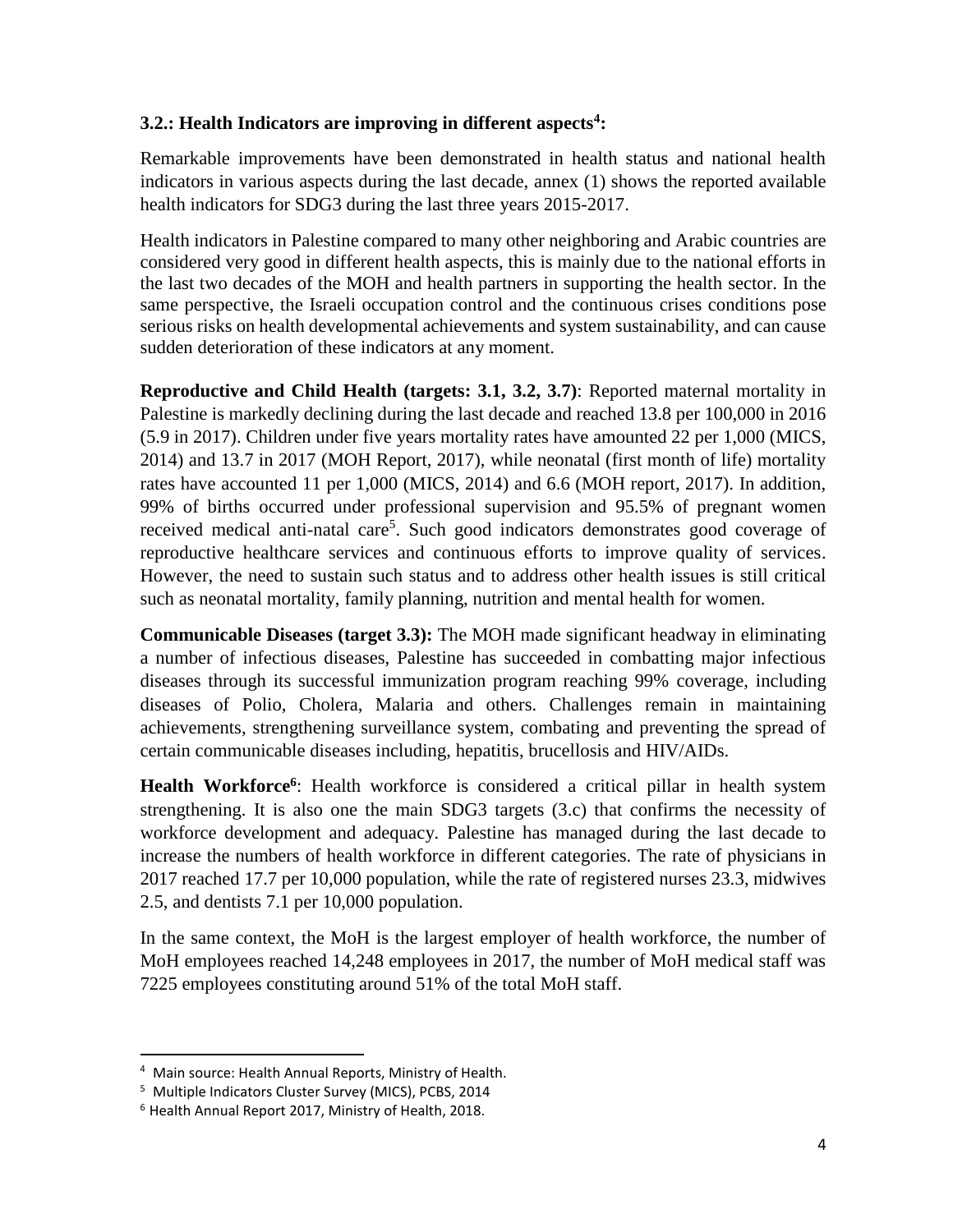Shortages of specialized workforce (in medical specialities and subspecialties) is still an issue mainly due to lack of training and local specialization programs, lack of certified continuous education programs or workforce accreditation system, and immigration seeking for better working opportunities due to lacking incentives and motivation systems in the public sector.

**Healthcare Service Delivery system<sup>7</sup> :** There are four main healthcare services providers in Palestine: the Ministry of Health, UNRWA, non-governmental organizations, and the private sector providers. Services are provided at primary, secondary and tertiary healthcare services levels. The public sector makes up the bulk of the health service delivery system in Palestine at its different levels, especially the primary and secondary health care. Remarkable progress has been made on healthcare service delivery during the last two decades in terms of number and availability, infrastructure, new services provision, health technology implementation and upgrading of services. However, the need to cover the gaps in services and minimize referrals outside the country is still critical.

Since the establishment of the Palestinian MOH, it has emphasized the importance of primary health care services (PHC). It worked extensively to widen PHC network among different governorates, the total number of PHC centers reached to 743 centers in 2017, (583 in WB and 160 in GS). MOH centers constitute 62.7% of the total PHC centers in Palestine.

The MoH is also the main provider of hospital services with a total bed capacity of 3384 beds in 27 governmental hospitals. This represents 54.5% of total hospital beds capacity (6213 beds) and 33% out of total hospitals (81 hospitals); and constitute 13.4 beds per 10,000 population. There are 34 non-governmental hospitals with 2286 beds and 16 private hospitals with 344 beds. With regard to tertiary services (specialized services), the MOH also plays a key role in this regard through specialized services offered in its hospitals on one hand, and by purchasing services not available in governmental hospitals on the other hand. MOH purchases medical services mainly from other local hospitals inside Palestine including East Jerusalem hospitals. When services are not available locally, the MOH refers patients for treatment abroad in nearby countries that is costly for the MOH and irritating for patients.

#### **3.3.: Health Indicators are alerting in some other aspects<sup>8</sup> :**

**Non-communicable Diseases (target 3.4)**: Non-communicable diseases remain a major health challenge. Cardiovascular diseases are the main cause of death in Palestine, followed by cancer and brain stroke. Non-communicable diseases are continuously increasing where reported cancer cases increased by 15.3% between 2016 and 2017, compared to 5.7% increase between 2015 and 2016. Cardiovascular diseases was the leading cause of death in 2017 accounting for 30.3% of death records, cancer was the second while cerebrovascular diseases were the third. As a result, the Ministry of Health spends huge amounts of its budget

l

 $7$  Health Annual Report 2017, Ministry of Health, 2018.

<sup>8</sup> Main source: Health Annual Report 2017, Ministry of Health, 2018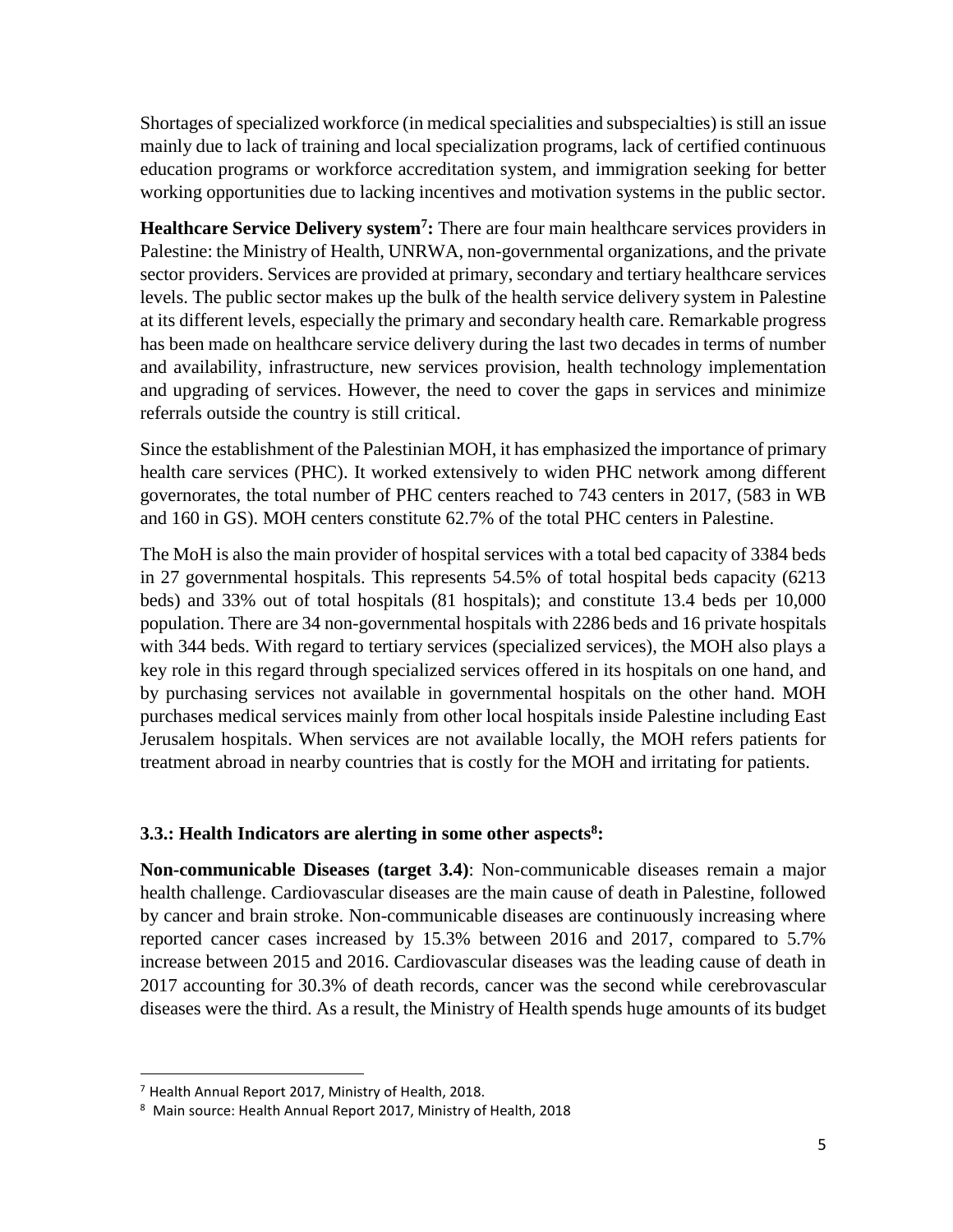on initiatives to combat non-communicable diseases and ensure proper treatment provision, constituting a major drain of its resources.

**Drug Abuse** (3.5): Illicit drug use in Palestine is becoming an aggregate issue with 26,500 endangered addicts, of which 16453 in West Bank mostly use synthetic marijuana or hashish, and  $10,047$  in the Gaza Strip where Tramadol and Lyrica are the most widespread drugs<sup>9</sup>.

**Road accidents Injuries (target 3.6)**: Road accidents in Palestine has seen a dramatic rise between 2011 and 2016, where the total number of accidents increased by 43.5% and the number of injuries increased by 18.5%. The number of deaths from road accidents increased from 3.8 to 5.3 per 100,000. This rise is attributed to the lack of adequate infrastructure and safety awareness amongst drivers, alongside the surge of vehicles and vehicle drivers.

**Environmental health (3.9):** Environmental health in Palestine is a complicated issue, mostly due to Israeli occupation policies and poor Palestinian control on environmental resources. The restrictive and unequal Israeli water policy led to poor water infrastructure and the inability of vulnerable communities to connect to the water network in Area C. Additionally, water sources are increasingly contaminated from wastewater and pollution from illegal Israeli settlements. Furthermore, only 30% of Palestinians are connected to the sewage network, therefore leaving many vulnerable Palestinian households relying on cesspits, particularly in the Gaza Strip.

**Health financing (3.c):** In 2016, total health expenditure stood at US\$ 1.420 billion reaching 10.7% as a share of GDP<sup>10</sup>. Around 39% of this expenditure was financed from governmental sources, whereas out-of-pocket contributions from households covered 45%. The *large household out-of-pocket expenditure points to high risk of financial hardship caused by health costs from one side, and confirms the need to review the health expenditure and health insurance systems on the other side*.

The MoH budget for 2017 consists 10.7% of total governmental budget, and expected to increase to 12% for 2019, salaries continues to have the largest share of MOH budget (51%), followed by services purchasing (25%), while medicines and consumables amounted for 18%. The figures also indicate the need to increase MOH budget to *ensure the running of sustainable budget for developmental activities.* 

# **3.4.: Universal Health Coverage in Palestine:**

According to the World Health Organization definition, the goal of universal health coverage is "to ensure that all people obtain the health services they need without suffering financial hardship when paying for them". This definition of universal coverage signifies three dimensions: the proportion of citizens covered seeking to ensure coverage of all citizens,

l

<sup>&</sup>lt;sup>9</sup> Illicit Drug Use in Palestine, (PNIPH, MOH, UNODC and KOIKA), 2017.

<sup>10</sup> National Health Accounts Report 2016, PCBS and MOH, 2017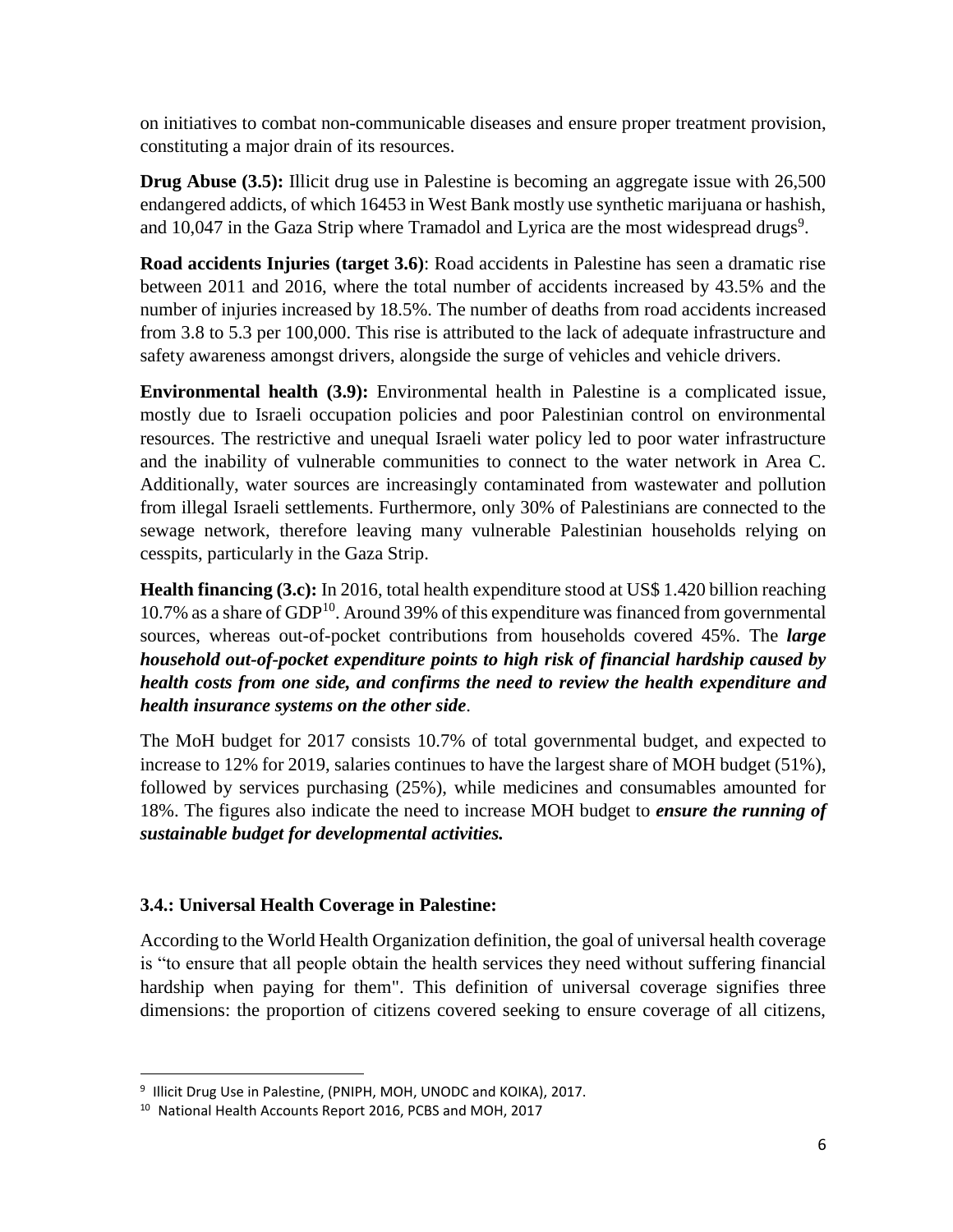health services covered (taking into consideration the quality of services) and protection from financial risks - ensuring that the cost of care will not expose people to financial hardships.

The Palestinian government has repeatedly expressed commitment to initiate reforms that improve health system performance to move towards (UHC); with the overall goal of ensuring that all Palestinians have access to their needed health care of good quality.

**UHC- Current overview:** According to the 2017 census (PCBS), 78.9% of those surveyed reported to be covered by at least one type of health insurance scheme; mostly covered by either Governmental Health Insurance (GHI) scheme or the UNRWA scheme, with a significant overlap between the two. GHI coverage provides a generous benefit package against nominal copayment. UNRWA "coverage" consists of comprehensive primary care services and limited financial support for hospital care, revenues raised by the (GHI) through premiums and co-payments contributions to less than 8% of public health expenditure. The figures indicate the *need for revising the insurance system in Palestine and adopting a more comprehensive health insurance system that covers broader spectrum of population and contributes to UHC achievement in Palestine.*

Despite the governmental commitments to provide quality health services for all, health access is considered a major obstacle*; access is hindered by several limitations* including the services gaps and inadequacy, access barriers caused by Israeli occupation and limited access to tertiary hospitals in East Jerusalem (special Israeli permission is needed), geographical split between WB and GS with restricted mobility of patients and medicines that is also aggravated by the political situation. Other challenges include the interrupted supply of essential medicines and the limited working hours of PHC centers.

*Gaps in health services in the Palestinian health sector is a critical issue*, patients are obligated to seek medical treatment in expensive hospitals outside the country and seeking the coverage of the GHI in this regard though the MOH referrals system. When services are not available locally, the MOH refers patients for treatment abroad in nearby countries (Jordan, Egypt and Israeli hospitals). In 2017, the total number of referrals outside MOH was about 95,000 with a total cost of 431 million shekels. (17,600) referrals were for outside Palestine (18.5% of total referrals), with a total cost of 142 million (33% of total cost)<sup>11</sup>.

**UHC-National Commitment and ongoing efforts:** The Palestinian government recently confirmed its commitment to achieving UHC through the regional commitment agreement signed by EMRO countries in Oman (September 2018). The MOH has been focusing its efforts and adopting national policies towards achieving UHC. The ninth national priority in the National Policy Agenda (2017-2022) of **"Quality Health Care for All"**, and the national health vision of comprehensive integrated health system come to ensure the national determination to improve healthcare delivery system and health access to all citizens. The government has adopted several reform initiatives towards institutional capacity building and achieving UHC in Palestine, reform initiatives include improving services purchasing

 $\overline{\phantom{a}}$ <sup>11</sup> Health Annual Report 2017, Ministry of Health, 2018.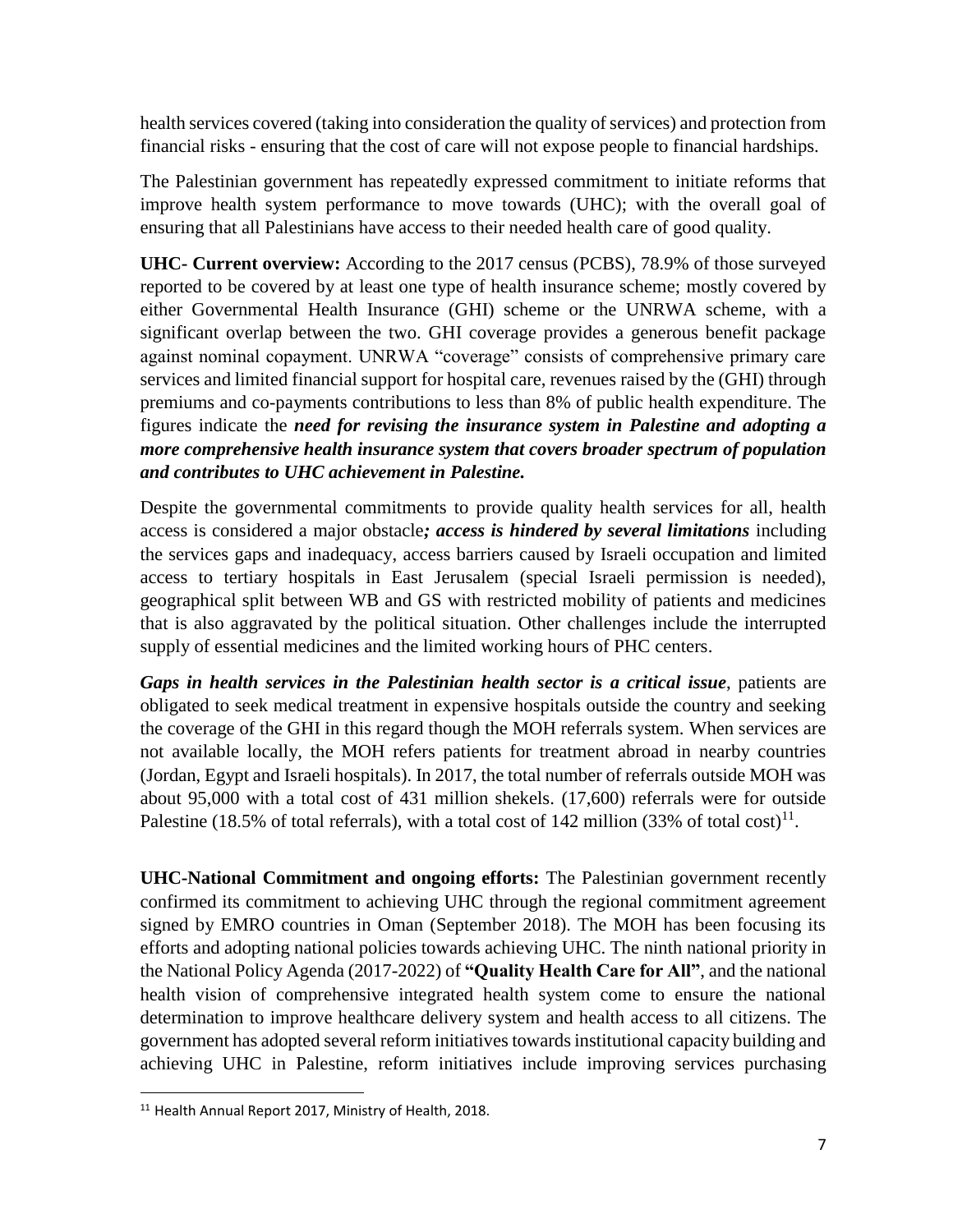mechanisms (services pricing and contracting system), adopting rationalized spending measures, minimizing referrals outside the country, reviewing and upgrading the current health insurance system.

The MOH has adopted the national initiative of "Localization of Health Services" which aims to promote health services provision within the country and minimize referrals abroad. Main elements include upgrading and strengthening available services to meet the growing population needs, covering the gaps in unavailable services especially in tertiary care, supporting the efforts of the non-governmental and private sectors in services provision in a comprehensive and cooperative manner towards localization of services in Palestine. In the same context, the MOH is implementing the new model of Family Practice Approach as a developed model for (PHC) provision, also supporting better access to PHC services through upgrading PHC in different governorates, establishing Emergency and Safe Childbirth Centers in vulnerable and remote areas, promote mobile clinics services in remote areas.

#### **4. Key Challenges to UHC and Good Health in Palestine:**

Despite the governmental and national efforts to strengthen the Palestinian health system, several constrains are facing the system sustainability and efforts towards UHC in Palestine. Major challenges include Israeli Occupation policies, political instability, lack of financial sustainability and continued financial crises, increasing health demands and population growth, social and economic situation, lack of comprehensive compulsory health insurance system, shortages in specialized workforce and migration of qualified health personnel.

Israeli occupation continues to put sever restrictions on well-being and development in Palestine, through its policies of movement restrictions between cities and villages, closure and siege, Apartheid wall and violence of Israeli settlers, restrictions over infrastructure expansions in area C and East Jerusalem. In addition to continued violations of Israeli military army forces leading to increased health burden associated with increased injuries, disabilities, mental and psychosocial problems among children and other vulnerable groups. The healthcare system in the Gaza Strip suffers the most of destruction of its infrastructure and reduction in the ability of to cope with the Israeli restrictions.

The declining health funding and external aid is highly threatening the system' sustainability. The reduction in funding to the Palestinian government as well as the UNRWA is expected to have negative consequences on the quality and coverage of the healthcare system. The partnerships between the civil society, private sector, government and international organizations like the UNRWA is the cornerstone of providing quality healthcare.

The noticeable rise in major public health problems is considered a regional and global challenge as well as the case in Palestine, including increased incidence of NCDs and its associated risk factors (tobacco, obesity, sedentary life style…etc), drug addition, road traffic injuries, and violence.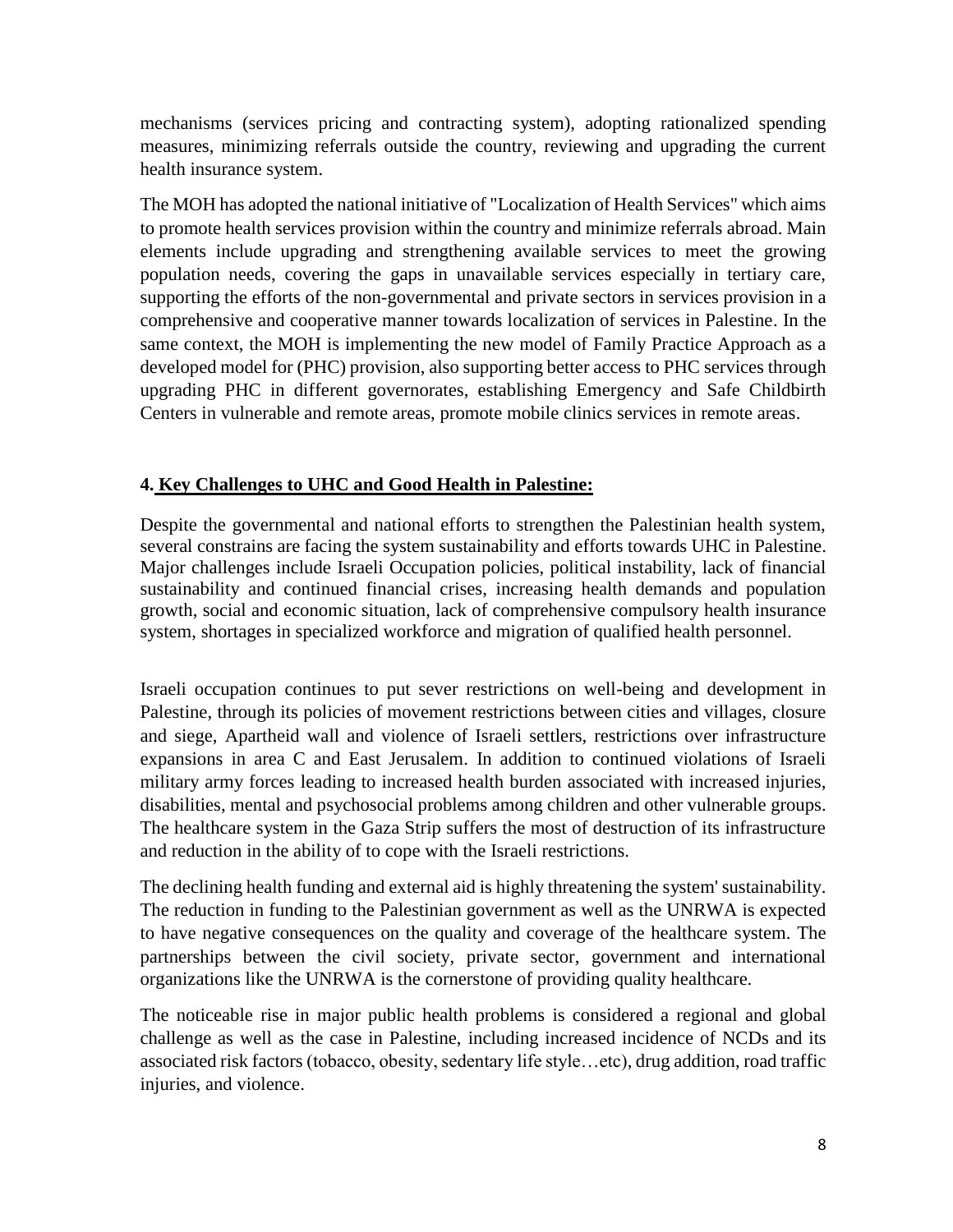## **5. Moving Forward towards Good Health and Well-being:**

The government of Palestine is committed to "Quality Healthcare for All", it is committed to sustaining its healthcare achievements and widening its coverage network while ensuring a fiscally sustainable healthcare system. The Ministry of Health continues putting great efforts in this regard to improving health access especially in vulnerable areas and Area C, widening its specialty coverage network and localizing the treatments to reduce costs of referring patients to hospitals abroad. *The continuity of these national efforts, cooperation of different stakeholders and secure of enough funding are vital issues for good health.*

However, national commitment and attempts to improve health access remains not enough to achieve UHC in Palestine with the constant presence of occupation. *The need to ending occupation and overcome all political challenges is an urgent necessity.* 

The large number of challenges facing the Palestinian health system call for a *comprehensive health sector reform*, involving different stakeholders' cooperation and multi-sectoral efforts *to tackle the mentioned challenges. Improving the social determinants of health and ensuring secured living conditions are fundamental concerns to achieve good health in*  **Palestine**. This is could be attained through a broad policy dialogue on the future of the service delivery and health financing systems in Palestine that involves all stakeholders and related sectors.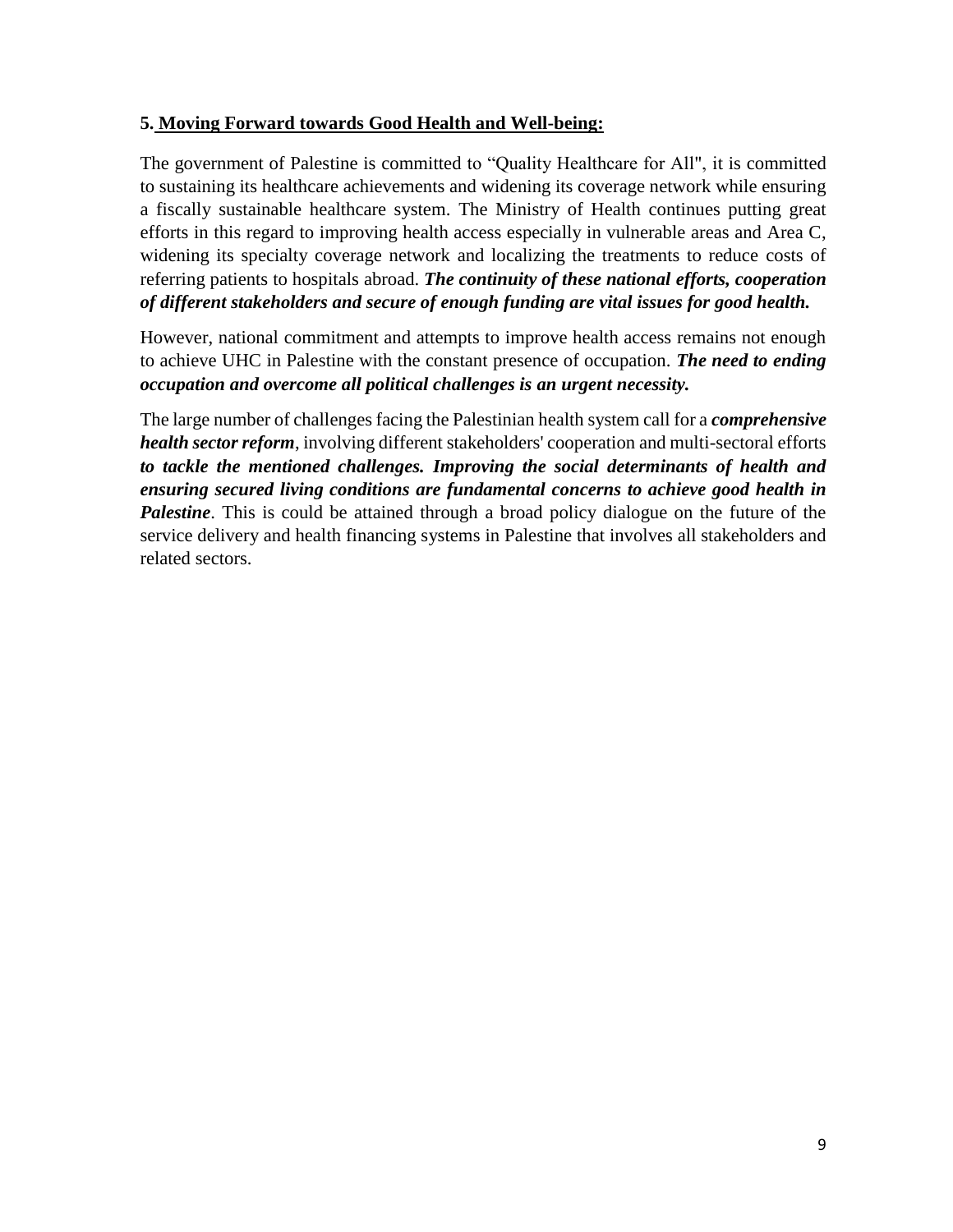# **Annex 1: SDG3 Available Indicators in Palestine for the years 2015-2017<sup>12</sup>**

| Indicator according to target number                                                                                                      | Data<br><b>Source</b> | (MICS 2014)             | 2015      | 2016      | 2017      |
|-------------------------------------------------------------------------------------------------------------------------------------------|-----------------------|-------------------------|-----------|-----------|-----------|
| 3.1.1 Maternal mortality ratio                                                                                                            | <b>MOH</b>            |                         | 15.7      | 13.8      | 5.9       |
| 3.1.2 Proportion of births attended by skilled health personnel                                                                           | <b>MOH</b>            | (MICS 2014)<br>99.6%    | %100      | 100%      | 100%      |
| 3.2.1 Under-five mortality rate                                                                                                           | <b>MOH</b>            | (MICS 2014)<br>22       | 13.9      | 12.7      | 13.7      |
| 3.2.2 Neonatal mortality rate                                                                                                             | <b>MOH</b>            | (MICS 2014)<br>11       | 7.1       | 5.5       | 6.6       |
| 3.3.1 Number of new HIV infections per 1,000 uninfected population.                                                                       | <b>MOH</b>            |                         | 0.00066   | 0.0014    | 0.0008    |
| 3.3.2 Tuberculosis incidence per 100,000 population                                                                                       | <b>MOH</b>            |                         | 0.61      | 1.05      | 1.1       |
| 3.3.3 Malaria incidence per 1,000 population (Imported cases)                                                                             | <b>MOH</b>            |                         | 0.0004    | 0.0002    | 0.0002    |
| 3.3.4 Hepatitis B incidence per 100,000 population (cases and carriers)                                                                   | <b>MOH</b>            |                         | 20.4      | 20.4      | 19.5      |
| 3.4.1 Mortality rate attributed to cardiovascular disease, cancer, diabetes or chronic respiratory<br>disease                             | <b>MOH</b>            |                         | 20.6      | 21.5      | 19.2      |
| 3.6.1 Death rate due to road traffic injuries                                                                                             | <b>MOH</b>            |                         | 3.8       | 5.3       | <b>NA</b> |
| 3.7.1 Proportion of women of reproductive age (aged 15-49 years) who have their need for family<br>planning satisfied with modern methods | <b>MICS</b><br>2014   | (MICS<br>2014)<br>%66.9 | <b>NA</b> | <b>NA</b> | <b>NA</b> |
| 3.7.2 Adolescent birth rate (aged 10-14 years; aged 15-19 years) per 1,000 women in that age group<br>(ONLY FOR THE AGE 15-19 YEARS)      | <b>MOH</b>            |                         | 14.3      | 14.5      | 16.3      |

<sup>&</sup>lt;sup>12</sup> Main source: Health Annual Reports, Ministry of Health.

 $\overline{\phantom{a}}$